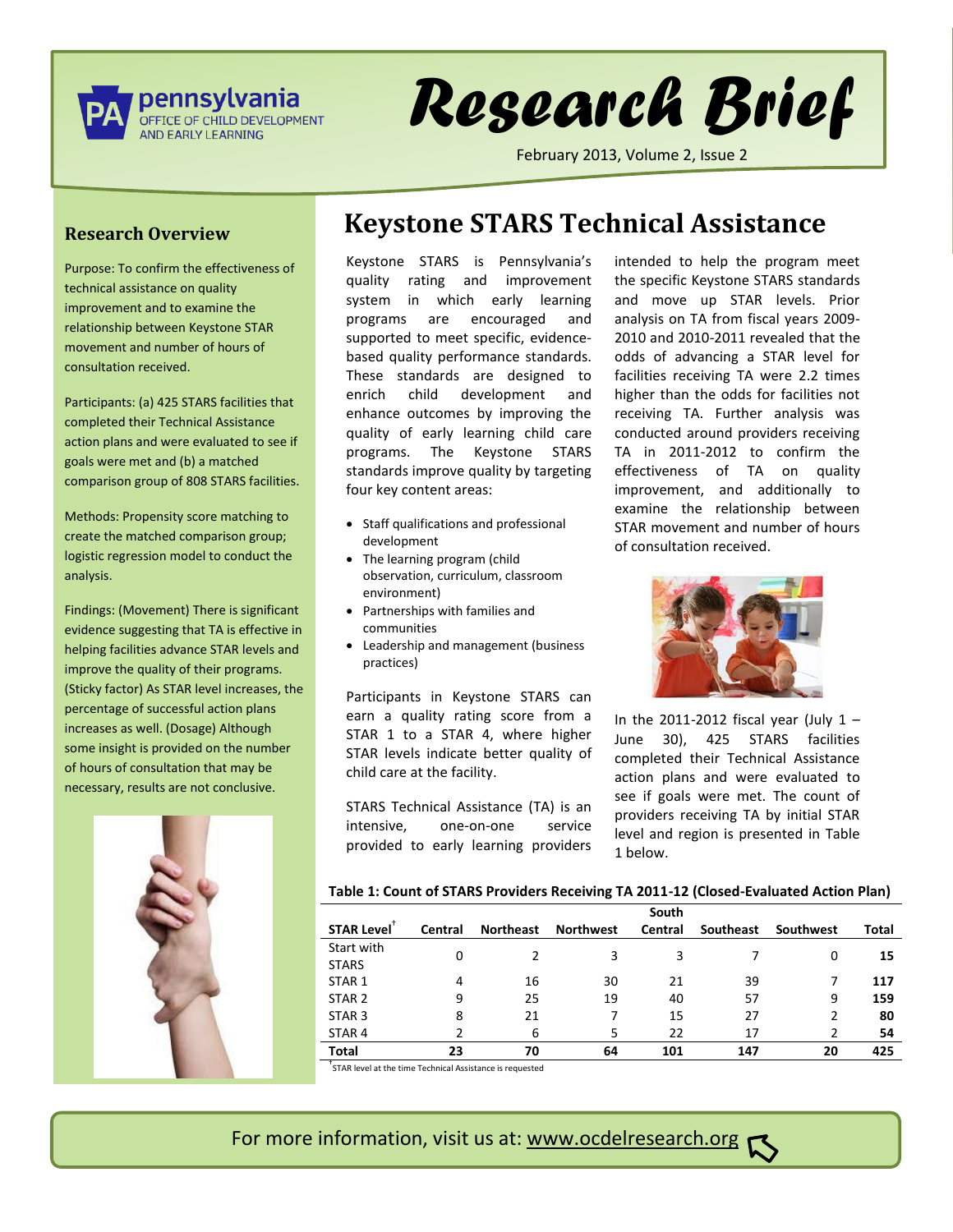

# **Research Brief February 2013**

### Methods

For this analysis, propensity score matching was used to create a comparison group for analyzing the effectiveness of Technical Assistance on STAR movement. Propensity score matching involves using known characteristics to predict the probability that a program receives treatment, which in this case is Technical Assistance. This probability is known as the propensity score. The propensity scores are then used to

# Findings

#### *Movement*

The results in Table 2 show that 49% of providers who received Technical Assistance moved up to a higher STAR level compared to 22% of providers who did not receive TA. The logistic regression model with STAR movement as the response variable produced an odds ratio of 4.3 (p-value <.0001, 95% Confidence Interval = [3.23, 5.74]), controlling for initial STAR level, provider type, and region. So, the odds of moving up a STAR level for providers receiving TA is 4.3 times higher than the odds of moving up a STAR level for providers not receiving TA. Similar to the previous analysis of TA, there is significant evidence

generate a comparison group of programs who did not receive TA, but are essentially equivalent to programs who did receive TA based on the variables used in the model. The variables included in the propensity score model consisted of provider type (child care center, family child care home, group child care home), STAR level, county, and length of time in Keystone STARS. The resulting comparison group is made up of 808 Keystone STARS providers. A logistic regression model was applied to estimate the effect of Technical Assistance on STAR movement and to produce odds ratios.



#### **Table 2: STAR Movement vs. Technical Assistance**

|                    | # Programs Moved Up |                   | % Programs |  |
|--------------------|---------------------|-------------------|------------|--|
|                    | # Programs          | <b>STAR Level</b> | Moved Up   |  |
| <b>Received TA</b> | 425                 | 208               | 49%        |  |
| Did not receive TA | 808                 | 180               | 22%        |  |

Note: Count of providers who did not move up a STAR level includes providers who dropped out of Keystone STARS. Count of providers who moved up a STAR level includes providers who maintained a STAR 4.

suggesting that TA is effective in helping facilities advance STAR levels and improve the quality of their programs.

Table 3 breaks down odds ratios by provider type and STAR level. Note that the number of programs not receiving TA refers to the comparison

group only, not the entire Keystone STARS population. Technical Assistance was discovered to be effective across all provider types. It was most effective for group child care homes where 50% of providers receiving TA moved up a STAR level compared to 9% for the comparison group. TA was also found to be most

#### **Table 3: Percent Move Up and Odds Ratios by Provider Type and STAR Level**

|                          |             | % Move  | # Not     |            |         | 95% CI       |
|--------------------------|-------------|---------|-----------|------------|---------|--------------|
|                          | # Receiving | Up with | Receiving | % Move Up  | Odds    | for Odds     |
|                          | TA          | TA      | TA        | without TA | Ratio   | Ratio        |
| <b>Provider Type</b>     |             |         |           |            |         |              |
| <b>Child Care Center</b> | 337         | 48.1%   | 653       | 23.4%      | $3.0*$  | $2.3 - 4.0$  |
| <b>Family Child Care</b> | 64          | 53.1%   | 110       | 40.3%      | $4.3*$  | $2.2 - 8.4$  |
| Group Child Care         | $24^+$      | 50.0%   | 45        | 8.9%       | $10.3*$ | $2.8 - 37.7$ |
| <b>STAR Level</b>        |             |         |           |            |         |              |
| <b>Start with STARS</b>  | $15^+$      | 85.7%   | 22        | 40.9%      | $8.7*$  | $1.6 - 48.5$ |
| STAR <sub>1</sub>        | 117         | 57.3%   | 218       | 11.0%      | $10.8*$ | $6.2 - 19.0$ |
| STAR <sub>2</sub>        | 159         | 40.9%   | 308       | 13.6%      | $4.4*$  | $2.8 - 6.9$  |
| STAR <sub>3</sub>        | 80          | 23.8%   | 162       | 16.7%      | 1.6     | $0.8 - 3.0$  |
| STAR <sub>4</sub>        | 54          | 81.5%   | 98<br>H   | 79.6%      | 1.1     | $0.5 - 2.6$  |

effective for the lower STAR levels, as a significantly higher percentage of programs at the Start with STARS, STAR 1, and STAR 2 levels improved their quality rating after receiving Technical Assistance. Although STAR 3 and STAR 4 programs also had a higher percentage of STAR movement after receiving TA, the odds ratios were not statistically significant.

\*Indicates statistically significant at 1% significance level. † Fisher's Exact test used given small sample size

For more information, visit us at: www.ocdelresearch.org